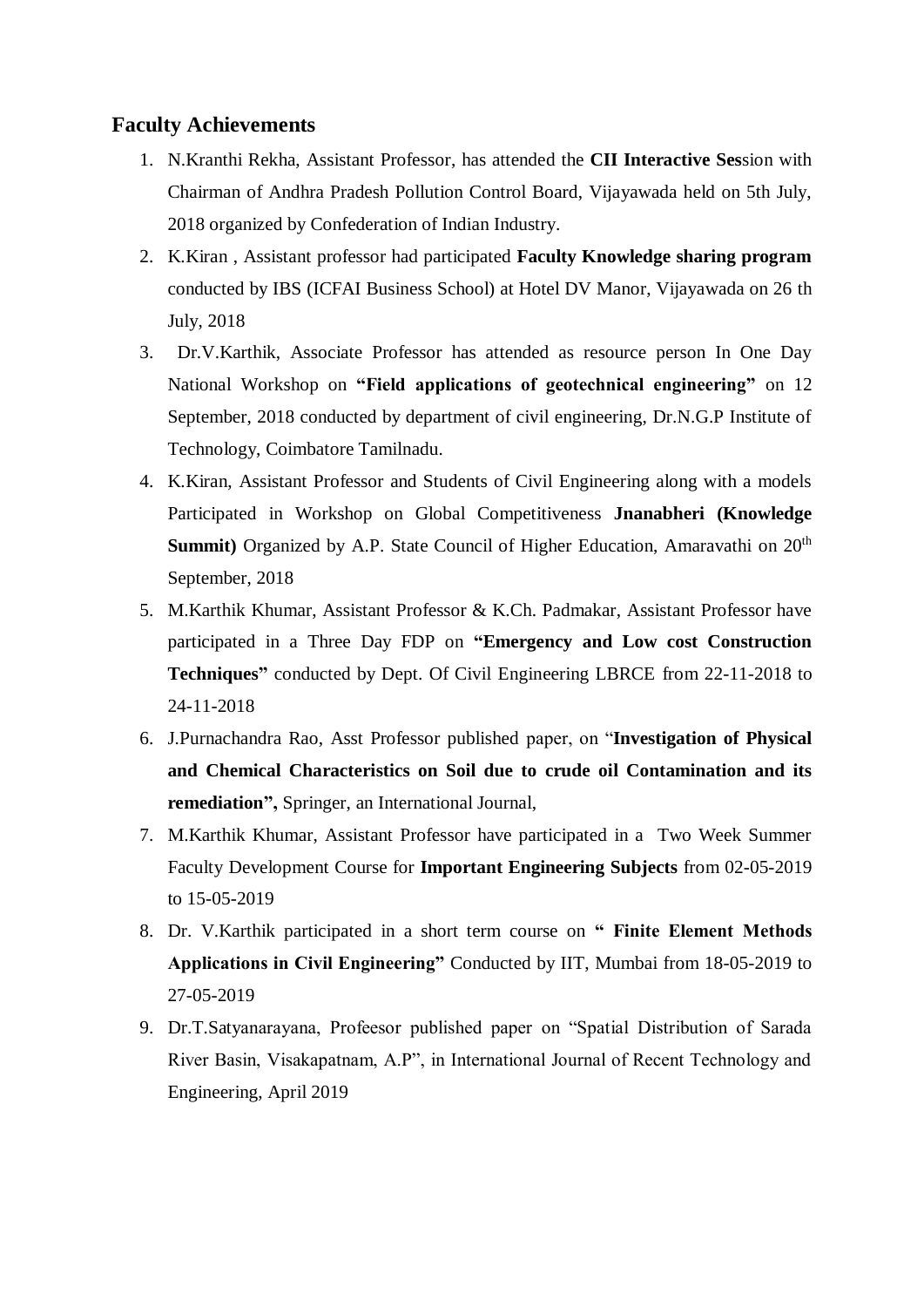- 10. Ch.Mallika Chowdary, Assistant Professor, published paper on **"Behaviour of Circular CFST Columns with Central Wood Piece Under Biaxial Loading",** in International Journal of Recent Technology and Engineering, April 2019
- 11. Ch.Mallika Chowdary, Assistant Professor, published paper on **"Cold Formed Steel Compression Members On Buckling Profile Under Eccentric Loading",** in International Journal of Recent Technology and Engineering, April 2019
- 12. Ch.Mallika Chowdary, Assistant Professor, published paper on **"Behaviour of Circular CFST Columns with Central Wood Piece Under Axial Loading",** in International Journal of Recent Technology and Engineering, April 2019
- 13. Syed. Jakeer Hussain Assistant Professor, published paper on **"Experimental Investigation on Evaluation of Minimum Flexural Reinforcement in RC beams",** in International Journal of Recent Technology and Engineering, April 2019
- 14. Syed. Jakeer Hussain, A.Anoop Kumar, R.Durga Rao, P.S.V.Bharath, A.Krishna Priya have participated A Faculty Development Program on **"Enhanced Class Room Communication"** Conducted By Department of English, SRK Institute of Technology, Vijayawada from 24-06-2019 to 29-06-2019
- 15. K.Chandra Padmakar Assistant Professor participated in a AICTE Sponsored one week short term QIP course on **"Marine Infrastructure Development: Efficient Design of Ports, Terminals, Water ways & Coastal Structures"**, Conducted by IIT, Mumbai from 01-07-2019 to 05-07-2019
- 16. N.Kranthi Rekha, Assistant Professor and A.Krishna priya, Assistant Professor, published paper on **"Experimental Production And Comparison Of Biogas Using Co-Digestion Of Organic Waste",** in ICSET, September 2019
- 17. N.Kranthi Rekha, Assistant Professor and K.Rupa Sri Assistant Professor had attended A Two Day International Conference on **"Science Engineering and Technology"** organized by Pallavai Engineering College, Nagole, Hyderabad from 27-09-2019 to 28-09-2019
- 18. J.Purnachandra Rao, E.Usha Sree, Ch. Mallika Chowdary, K.Kiran have participated in One Week FDP on **"Effective Teaching and Learning**" Organized by SRKIT in association with **IUCEE** (Indo-Universal Collaboration for Education) from 14-10- 2019 to 18-10-2019
- 19. N.Kranthi Rekha, Assistant Professor and K.Rupa Sri, Assistant Professor have attended A National Seminar on **"Hydraulics & Hydrology"**